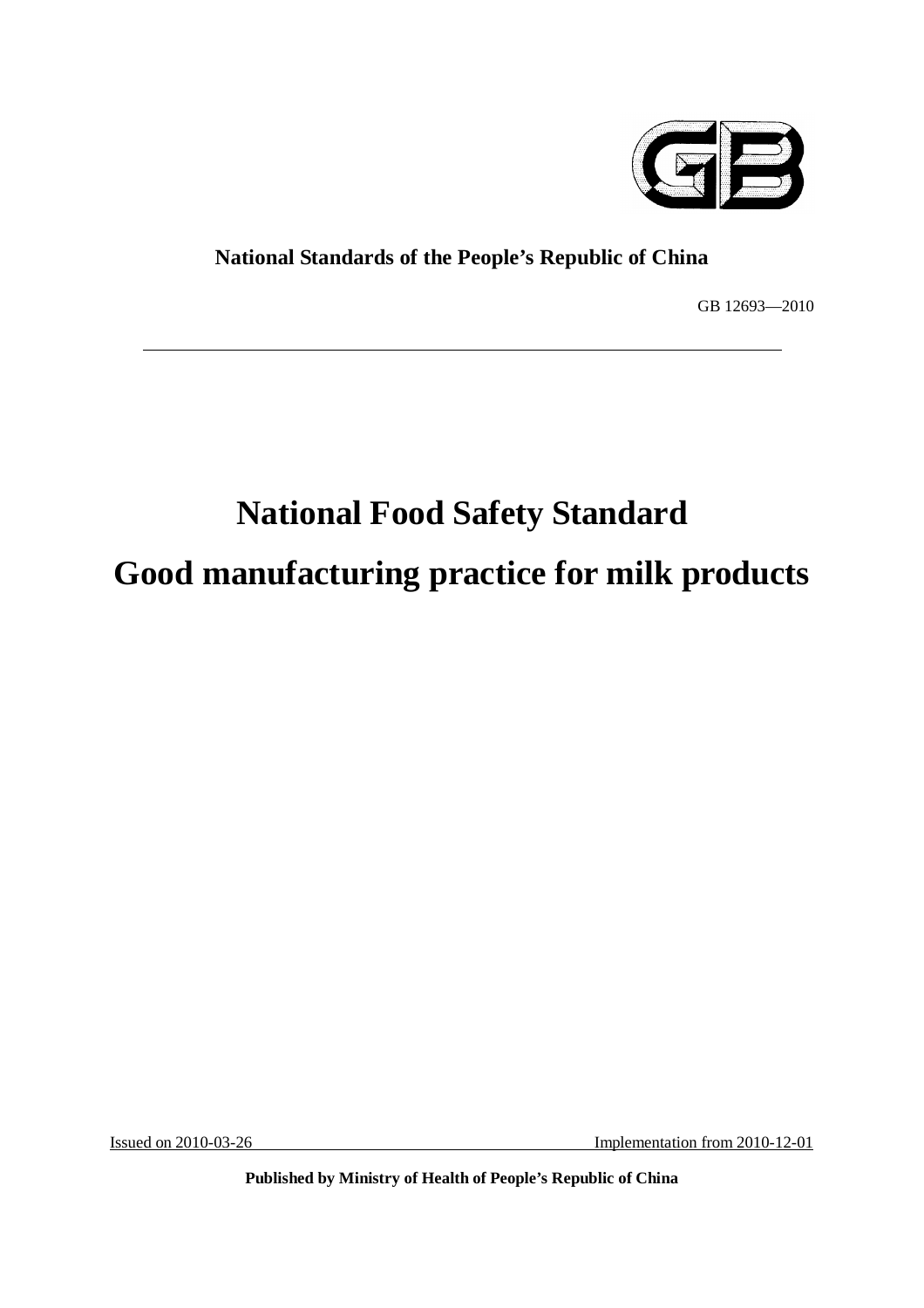#### **Preface**

The Standard is in substitution of GB 12693—2003 *Good Manufacturing Practice of Milk Product Factory* and GB/T 21692—2008 Hygienic Practice for Dry Milk Powder.

The Standard corresponds to Codex Alimentarius Commission (CAC) CAC/RCP1-1969, Rev.4-2003 *Recommended International Code of Practice General Principles for Food Hygiene* and CAC/RCP57-2004 *Code of Hygienic Practice for Milk and Milk Products*, the consistence of the Standard with CAC/RCP1-1969, Rev.4-2003and CAC/RCP 57-2004 is non-equivalent. This standard as well as makes reference to EU Regulations (EC) No 852/2004 *Regulation on the Hygiene of Foodstuffs* and (EC) No 853/2004 *Laying down specific hygiene rules for food of animal origin*.

As compared to GB12693-2003 and GB/T 21692-2008, the standard has made the following amendments:

- Change the standard name to Good Manufacturing Practice for Milk Products;
- Adjust the application scope and emphasize the application to all kinds of milk product companies;
- Modify the framework of the standard;
- Stressing on the contamination prevention in the whole production process of incoming of raw materials, food safety control during production process, product transportation and storage;
- Adjust "Production Equipment", setting out requirements for layout, material and design of production equipment in view of preventing microbial, chemical and physical contamination;
- Cancel the hardware requirement in construction of laboratories;
- ― Add requirements related to the purchasing, acceptance, transportation and storage of raw materials;
- ― Emphasize the food safety control in production, and formulate the major measures for control of microbial, chemical and physical contamination;
- Add packaging materials and its use instructions;
- ― Add control specification, monitor and record requirements of critical control points;
- ― Add particular requirements for traceability and recall;
- ― Add requirements for record and document management.

The appendix A of this standard is a referential appendix.

Publication status of previous versions substituted by the Standard is as follows:

- ― GB 12693-1990, GB12693-2003;
- $-$  GB/T 21692-2008.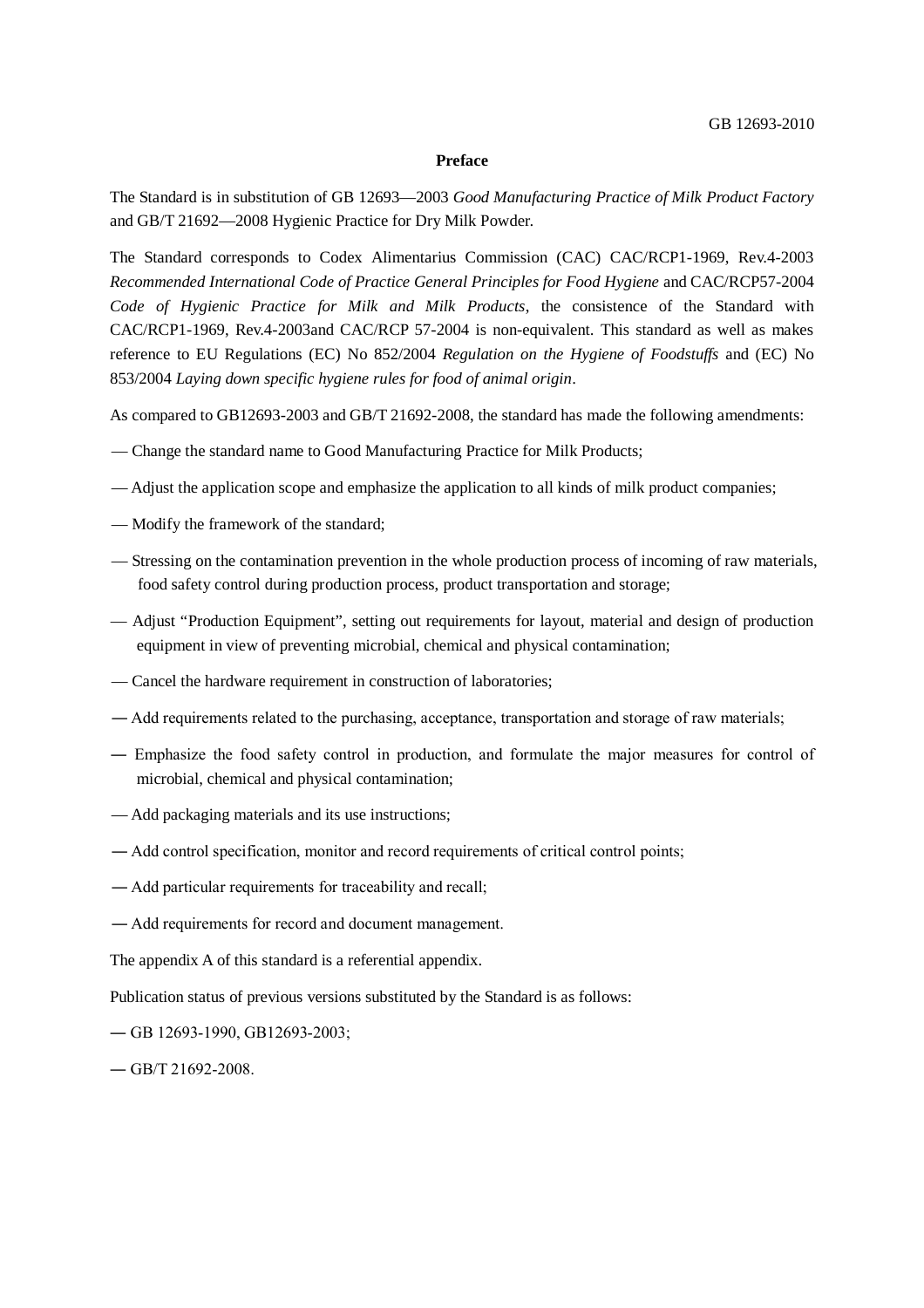# **National Food Safety Standard**

# **Good manufacturing practice for milk products**

#### **1 Scope**

The Standard applies to the production enterprises those manufacture various kinds of milk products using cow milk (or goat milk) and their processed products as the main raw materials.

#### **2 Cited Normative Documents**

The provisions of the following documents become the provisions of the Standard upon citation hereto. Where the cited documents are dated, none of their subsequent amendments (exclusive of corrections) or revisions shall be applicable to the Standard. However, the parties concluding any agreement in accordance with the Standard are encouraged to study if to use the latest versions of such documents. Where the cited documents are not dated, their latest versions shall be applicable to the Standard.

#### **3 Terms and Definition**

#### 3.1 Cleaning Work Area

Work area with high requirement for cleanness, such as storage area for exposed semi-finished products, filling room and inner packing area, etc.

#### 3.2 Quasi-cleaning Work Area

Work area with requirement for cleanness next to that of cleaning work area, such as pretreatment workshops of raw materials, etc.

#### 3.3 Commonly Work Area

Work area with requirement for cleanness next to the quasi-cleaning work area, such as milk collection unit, raw material warehouse, packaging material warehouse, outer packing workshop and finished-product warehouse, etc.

#### **4 Location and Plant Environments**

Refer to related requirements in GB14881.

#### **5 Plant and Workshop**

#### 5.1 Design and Layout

5.1.1 Any construction, expansion and reconstruction project shall be designed and executed according to the relevant national regulations.

5.1.2 Plant and workshop shall be laid out to prevent any cross contaminations in milk product manufacturing process and avoid any contact with toxic and unclean substances.

5.1.3 Cleaning Work Area, Quasi-cleaning Work Area and Commonly Work Area in the workshop shall be adopted some suitable control measures to prevent any cross contaminations.

5.2 Internal Building Structure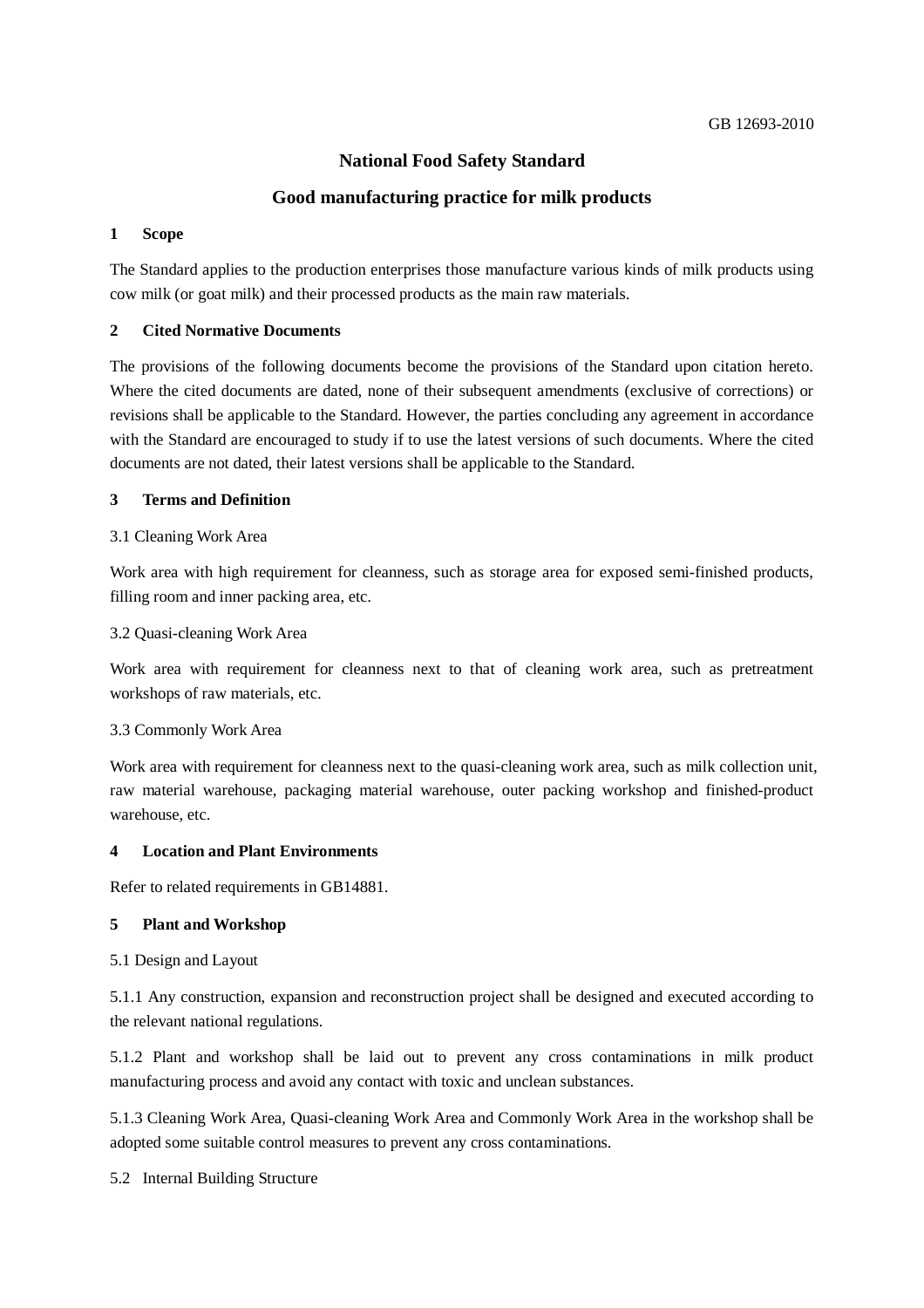#### 5.2.1 Roof

5.2.1.1 Interior roofs and the top angles in processing, packing and storage areas should be easily cleaned to minimize the build up of dirt and condensation, the grown up of the mold and the shedding of particles. Where the roof of cleaning work area, quasi-cleaning work area and other arenas of foodstuff exposure (except for milk collection unit) is of the structure that can easily be dirty, it shall install the smooth and easy-to-clean ceilings; in case of the reinforced concrete structure, the interior roof should be smooth and seamless.

5.2.1.2 The interior flat roof or ceiling in the workshop should be made of impervious materials in white or light-color and with odorless and non-toxic effect in intended use; where the paint coating and spraying is required, it should use the mould-proof, non-shedding and easily cleaned paint.

5.2.1.3 Pipelines of steam, water and electricity shall not be arranged right above the food exposure; otherwise, facilities shall be installed to prevent dust and condensed water from falling down.

5.2.2 Walls

5.2.2.1 Walls should be constructed with non-toxic, odorless, smooth, water-proof and easy-to-clean light-color anti-corrosion materials.

5.2.2.2 The wall corners and pillar corners in the cleaning work area and quasi-cleaning work area should be in sound condition, easy to clean and disinfect.

5.2.3 Doors and windows

5.2.3.1 Smooth and anti-absorption materials shall be used, which should be easy to clean and disinfect

5.2.3.2 For the production workshop and storage areas, doors and windows shall be tightly installed and the dirt prevent, animal and insect-proof screens shall be arranged, which can be easy to clean.

5.2.3.3 The exits of the cleaning work area and quasi-cleaning work area should be installed with doors that can be automatically closed (such as with auto inductor or door closer) and/or air curtain.

5.2.4 Flooring

5.2.4.1 The floor should be made with non-toxic, odorless and impervious materials and shall be even and non-slippery, seamless and easy for cleaning and sterilizing.

5.2.4.2 The floor in the areas with drainage or waste water flowing to the floor in operation, frequently wet work environment or cleaning by washing with water should be also anti-acid and anti-alkali, and should have certain drainage slope and drainage system.

5.3 Facilities

5.3.1 Water supply facilities

5.3.1.1 Able to ensure the processing water quality, pressure and volume can achieve the production requirements.

5.3.1.2 For water supply equipment and apparatus, it should get drinking water sanitation and safety permission documents from Health Administration Ministry provincial level and above.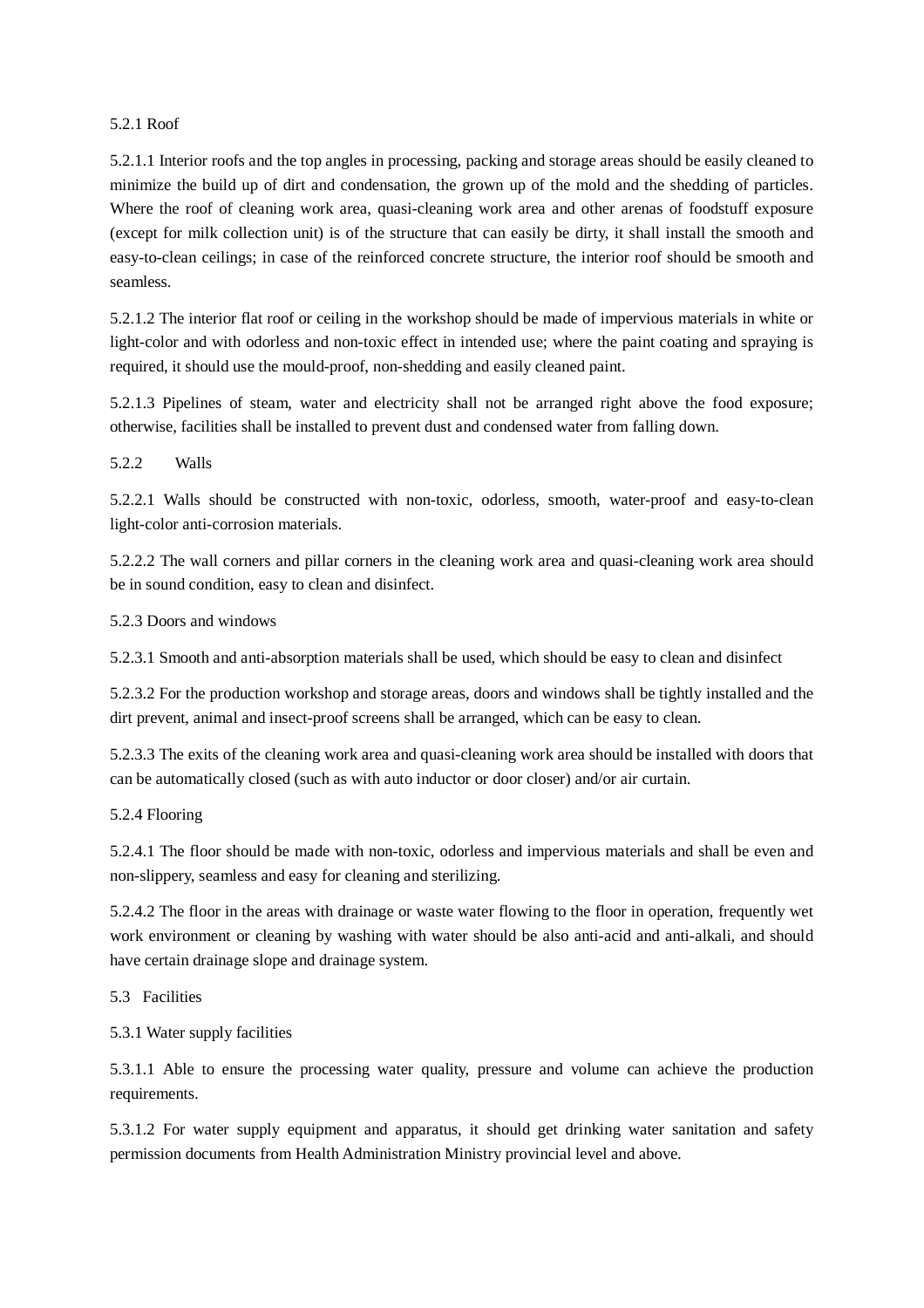5.3.1.3 The inlet and outlet of water supply facilities should be equipped with safety and hygiene devices to prevent any animals and other substances entering and contaminating the foodstuffs.

5.3.1.4 The standby water supply shall comply with the provisions of GB17051.

5.4.1.5 To use the standby water sources, it should be compliance with the related hygienic requirements of central drinking water supply services from National Health Administration Ministry.

5.3.1.6 The piping system for non-drinking water not in contact with foodstuffs (such as cooling water, sewage or waste water, etc) should be clearly divided from the piping system for foodstuff processing water, and such water shall be delivered with separate pipelines without any backflow or intersection.

5.3.1.7 The quality of processing water shall comply with the provisions of GB5749.

5.3.2 Drainage system

5.3.2.1 It is necessary to allocate the proper drainage system, and avoid, in designing and constructing, products or production water from being contaminated.

5.3.2.2 The drainage system should have a slope and remain unobstructed and convenient for washing; the juncture of sides and bottom of the drainage ditch should have certain radian.

5.3.2.3 At the inlet of the drainage system, a floor drain with water stop should be installed to prevent any solid waste from flowing in and foul smell from coming out.

5.3.2.4 No other processing water pipelines shall be arranged inside and below the drainage system.

5.3.2.5 The drainage outlet shall be equipped with a device to prevent the invasion of any animals.

5.3.2.6 The flow direction of indoor drainage should be from the area with higher requirement of cleanness to the area with lower requirement of cleanness, and should be designed to prevent the backflow of waste water.

5.3.2.7 Waste water shall be discharged into the waste water treatment system or disposed in other proper ways.

#### 5.3.3 Cleaning facilities

Proper facilities should be allocated for foodstuffs, apparatus and equipment cleaning and for storage of refuse and waste materials.

5.3.4 Personal hygienic facilities

5.3.4.1 Such personal hygienic facilities shall comply with the provisions of GB14881.

5.3.4.2 The sterilizing facilities shall be installed before entering the cleaning work area, second dressing room shall be arranged when necessary.

#### 5.3.5 Ventilation facilities

5.3.5.1 Measures of natural ventilation or artificial ventilation should be made available to reduce the atmospheric contamination and control odor so as to secure the food safety and product characteristics. For production of milk power, the ambient temperature should be also controlled in the cleaning work area and so is the atmospheric humidity when it is necessary.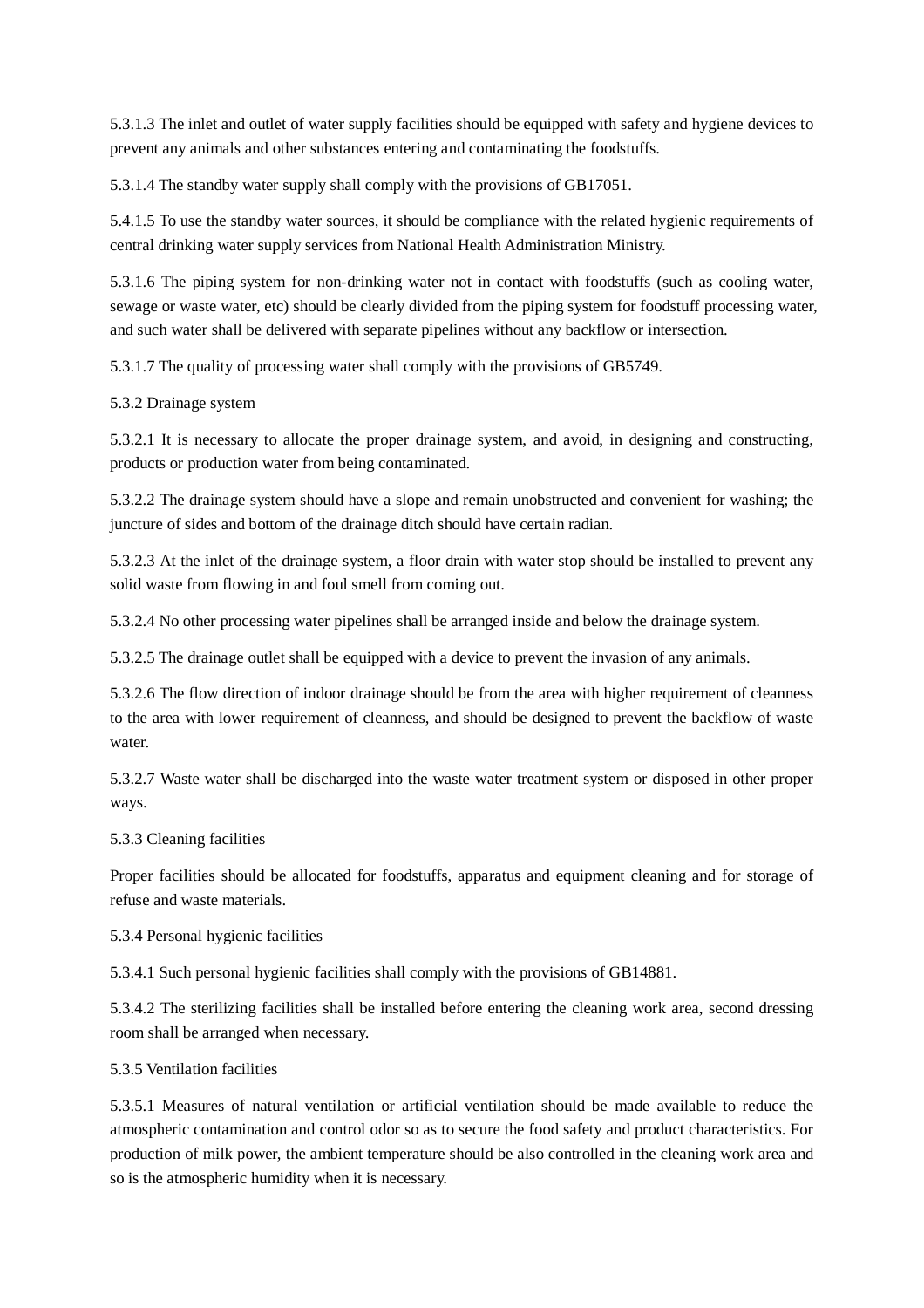5.3.5.2 The cleaning work area shall be installed with air conditioning facilities to prevent condensation of steam and keep the interior air fresh; the commonly work area shall be installed with ventilation facilities to promptly exhaust humid and dirty air. In case of air conditioning, ventilation and exhausting or fan application inside the plant, the air flow direction should be from the area of higher cleanness to the area of lower cleanness to prevent contamination of any foodstuff, production equipment and inner packaging materials.

5.3.5.3 In the area with odor and gas (steam as well as toxic and harmful gas) or dust that may contaminate foodstuffs, proper elimination, collection and control devices shall be allocated.

5.3.5.4 The air inlet should be at least 2m above the floor, far away from the contamination source and air outlet and provided with air filters. Air outlets should be equipped with the corrosion-resistant screen covers that can be easily cleaned to prevent the invasion of animals. The ventilating and exhausting devices should be easily removed for cleaning, maintenance or replacement.

5.3.5.5 The compressed air or other gas used for foodstuffs, for food contact face or equipment cleaning shall be filtered and purified to prevent any indirect contamination.

5.3.6 Lighting facilities

5.3.6.1 Plant should have adequate natural lighting or artificial lighting inside. The lighting coefficient for the workshop shall not be lower than Standard IV; the mixed illumination shall not be lower than 540 lx for the work area of quality monitoring and control, not less than 220 lx for the work area of processing, and not less than 110 lx for other areas, except for the areas sensitive to light. The light source shall not cause any change in the color of foodstuffs.

5.3.6.2 The lighting facilities shall not be installed right above the foodstuff exposure; otherwise, safety lighting facilities shall be used to prevent to prevent any break and contamination of foodstuff.

#### 5.3.7 Storing facilities

5.3.7.1 Enterprises shall have storing facilities which can match the types and quantity of milk products produced and operated.

5.3.7.2 Separate storage areas should be arranged according to different natures of raw materials, semi-finished products, finished products and packaging materials and, when necessary, cooling (cold) stores should be arranged. To store goods of different nature in one warehouse, it is necessary to apply proper isolation (e.g., by classification, rack and division) with distinct symbols.

5.3.7.3 Warehouses shall be built with non-toxic and solid materials, the floor shall be level and even for ventilation and should be provided with devices to prevent the invasion of animals (such as rat guard or ditch set up at the entrance of the warehouse).

5.3.7.4 Warehouses should be arranged with adequate stack board (for placing goods). Keep the stored goods appropriately away from the walls and floor so as to air circulation and goods handling.

5.3.7.5 Cooling (cold) stores should be equipped with the thermostat, temperature measuring device or temperature auto recording meter that can accurately indicate the temperature inside the warehouse and carry out the real-time control of temperature.

#### **6 Equipment**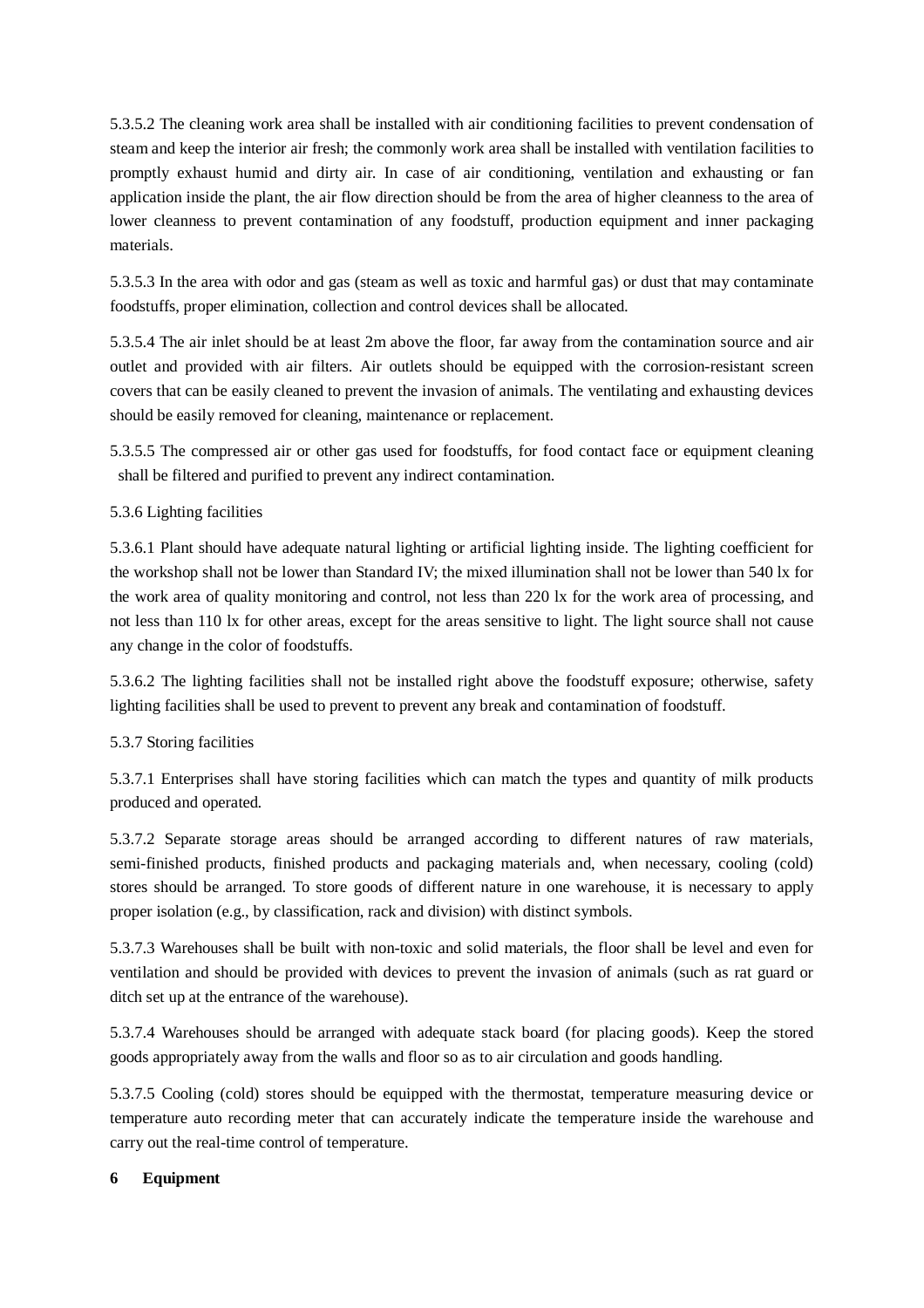#### 6.1 Production equipment

#### 6.1.1 General requirements

6.1.1.1 Adequate production and operation equipments should be arranged in compliance with the types and quantity of milk products produced and operated, of which the capacity can cooperate with each other.

6.1.1.2 All the production equipments shall be orderly arranged as per technical procedures to avoid any cross contamination.

6.1.1.3 For the special equipments used in production (such as pressure vessel and pressure pipeline, etc), it is necessary to formulate the relevant operation instructions.

#### 6.1.2 Material quality

6.1.2.1 All the equipments and instruments in direct or indirect contact with raw materials, semi-finished products and finished products shall be made with safe, non-toxic, smell-free or odorless, non-absorptive and corrosion-resistant materials that can bear the repeated cleaning and sterilizing.

6.1.2.2 The material of contact surface with products shall comply with the related product standards, with smooth surfaces, easy for cleaning and sterilizing, water-proof and non-shedding.

6.1.3 Design

6.1.3.1 All the machinery and equipments shall be designed and constructed for the convenience of cleaning and sterilizing and the easy for checking. They should have such construction as to avoid, in use, entrance of any lubricant, metal slag, sewage or other substance that may cause contamination into foodstuff and shall comply with the relevant requirements.

6.1.3.2 The contact surface with foodstuff shall be smooth and even, without any sag or split to reduce the accumulation of foodstuff debris, dirt and organic matters.

6.1.3.3 The storage, transportation and processing system (including the gravity, pneumatic, enclosure and automation system) should be designed and manufactured to the convenience to keep it in a good hygienic state. Materials storage equipments shall be able to seal.

6.1.3.4 A designated area for storing the spare parts of equipment shall be arranged in order to get required spare parts immediately during equipment maintenance; the storage area of equipment spare parts shall be kept clean and dry.

#### 6.2 Monitoring Equipment

6.2.1 Such monitoring equipments for measuring, controlling and recording as pressure gauge and thermostat, etc., should be calibrated, maintained periodically to ensure accuracy and effectiveness.

6.2.2 In using a computer system and the network technology thereof for collection of monitoring data at the critical control points and for management of different records, the relevant functions of the computer system and the network technology thereof may be referred to the provisions of Addendum A to the Standard (Referential Appendix).

#### 6.3 Service and Maintenance of Equipment

6.3.1 It is necessary to establish and strictly execute the equipment service and maintenance procedures.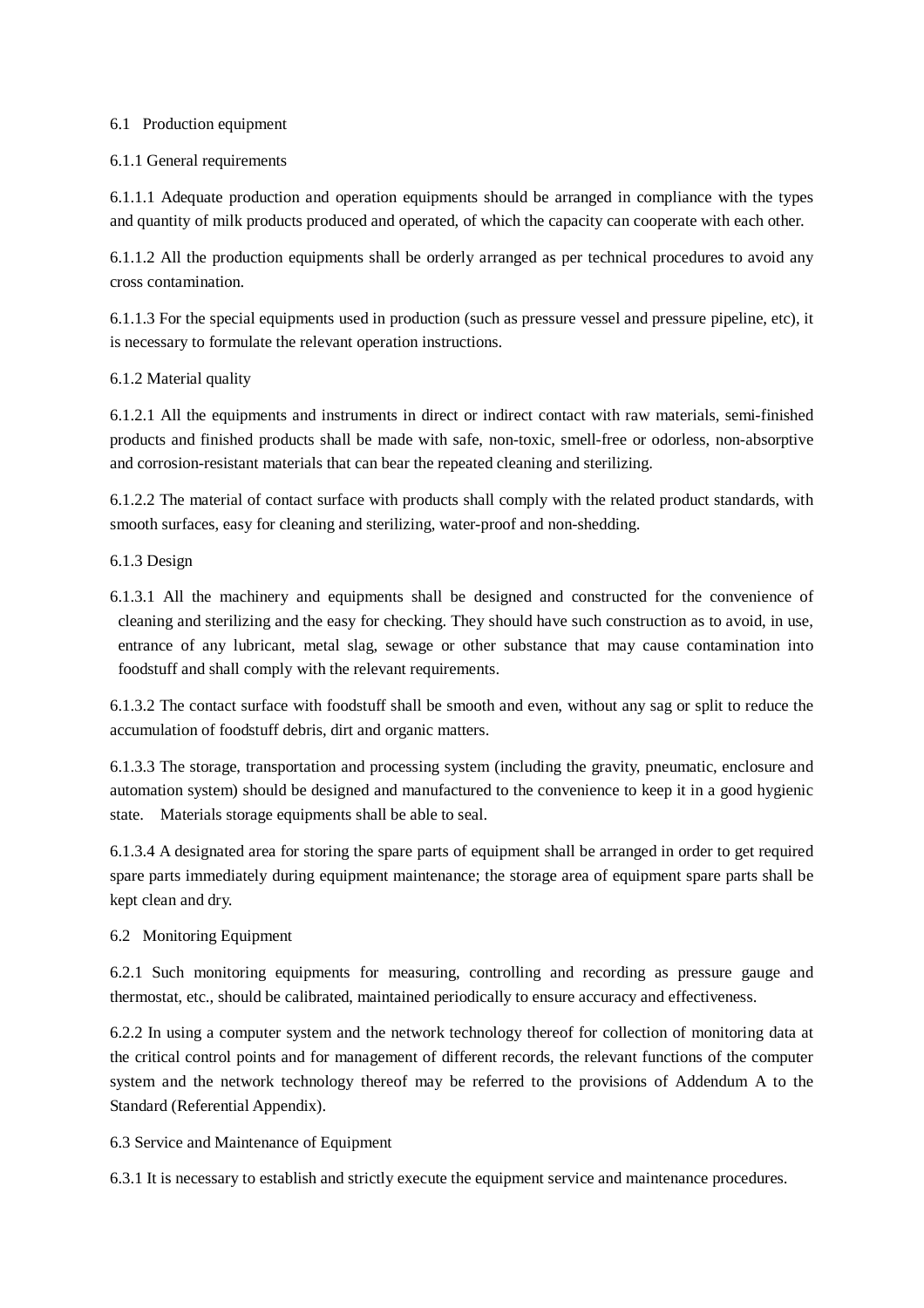6.3.2 It is necessary to establish the daily maintenance and service schedule for equipment and carry out regular overhaul and keep proper records.

6.3.3 Before each production, it is necessary to check if the equipment is in a normal state to avoid any impact on the hygienic quality of products; in case of any fault, it is necessary to promptly eliminate it and record the faulting time, reason and batches of products that may be affected.

# **7 Hygiene Management**

7.1 Hygiene Management System

7.1.1 Enterprise shall formulate the hygiene management system and examination standards and implement the post responsibility system.

7.1.2 Enterprise shall formulate the hygiene inspection schedule, record and file the execution of such schedule.

7.2 Hygiene Management for Plant and Facilities

7.2.1 All facilities inside the plant shall be kept clean and promptly maintained and replaced; in case of any damage to the plant roof, ceiling and walls, repair shall be immediately carried, while the floor shall not be allowed to have any damage or water logging.

7.2.2 Equipment and tools and instruments for processing, packing, storing and transporting, production pipelines and contact surface with foodstuffs shall be regularly cleaned and sterilized. In cleaning and sterilizing, make sure to prevent any contamination to foodstuffs, contact surface with foodstuff and inner packaging materials.

7.2.3 The cleaned and sterilized movable equipment and instruments shall be kept in a place that can prevent their contact surface with foodstuffs from being contaminated again and keep them in an applicable state.

# 7.3 Cleaning and Sterilizing

7.3.1 It is necessary to formulate the effective plan and procedure for cleaning and sterilizing to ensure the clean and hygienic state of foodstuff processing areas, equipment and facilities, to prevent any contamination of foodstuffs.

7.3.2 Enterprises may choose the cleaning and sterilizing methods according to the features of products and process.

7.3.3 Equipment and instruments used for cleaning and sterilizing shall be kept properly in a special place.

7.3.4 It is necessary to record the cleaning and sterilizing procedures, such as the type of detergent and sterilizer, time, density, object, temperature, etc.

7.4 Human Health and Hygiene Requirements

7.4.1 Human health

7.4.1.1 Enterprises shall establish and execute the employees' health management system.

7.4.1.2 Milk processing and operation personnel shall annually undertake the health check and obtain the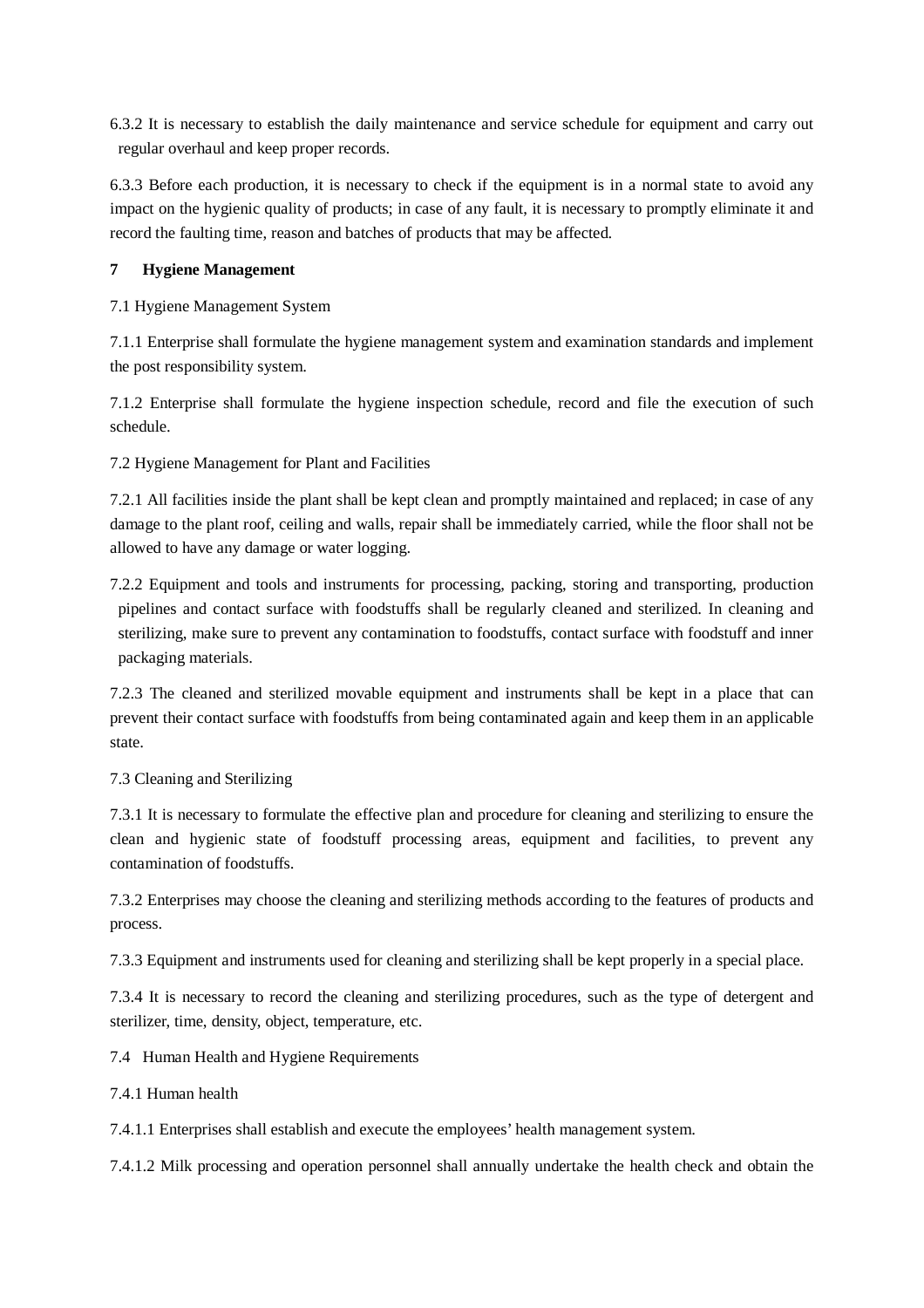health certificate before being put into work.

7.4.1.3 Persons suffering from such infectious disease of digestive tract as dysentery, typhoid, viral hepatitis type A and type E, persons suffering such diseases impacting the food safety as active pulmonary tuberculosis, suppurative or effusive skin diseases and persons with skin injuries shall be transferred to other positions not impacting the food safety.

7.4.2 Personal hygiene

7.4.2.1 Milk product processing personnel shall maintain excellent personal hygiene.

7.4.2.2 Before entering the production workshop, it is a must to wear or put on the clean work uniform, cap and shoes or boots. The work uniform should cover the overcoat; hair should not come from the cap and mask should be put on when necessary. It is not allowed to wear the work uniform, shoes and boots to enter the toilet or leave the production and processing areas.

7.4.2.3 Before being posted, for instance after going to the toilet, contacting any goods that may contaminate the foodstuffs or undertaking any other activities not related to production, it is necessary to wash hands and apply sterilization. The hands shall be kept clean in the process of operating.

7.4.2.4 Persons in direct contact with milk product shall not use any nail oil and perfume and shall not wear watch and jewelries.

7.4.2.6 At work station, smoking, taking food or other activities that may impact the hygiene of dairy products shall not be allowed.

7.4.2.7 Personal clothes shall be kept in the lockers in the locker room and other personal belongings shall not be allowed for carrying in the production workshop.

7.4.3 Visitors

To enter the foodstuff production, processing and operating areas, visitor shall comply with the hygienic requirements for the operating personnel on the spot.

7.5 Pest Control

7.5.1 Formulate measures for pest control. Keep the buildings intact and environment clean to prevent the invasion and breeding of pests.

7.5.2 At the entrance of production workshop and storage areas, pest-capture lights shall be set up and screens or other facilities shall be installed at the place connected with outside such as windows to prevent or eliminate the harmful pests.

7.5.3 Regularly monitor and check if the plant environment and production areas have any sign of pests; in case of observing any pest, trace and find out the source to avoid occurrence again.

7.5.4 Physical, chemical or biological preparation may be used for treatment, but their eliminating method shall not impact the safety and characteristics of foodstuffs and contaminate the contact surface with foodstuffs and packaging materials (e.g., avoid using insecticide).

7.6 Disposal of Refuses

7.6.1 Formulate rules for placing and eliminating refuses.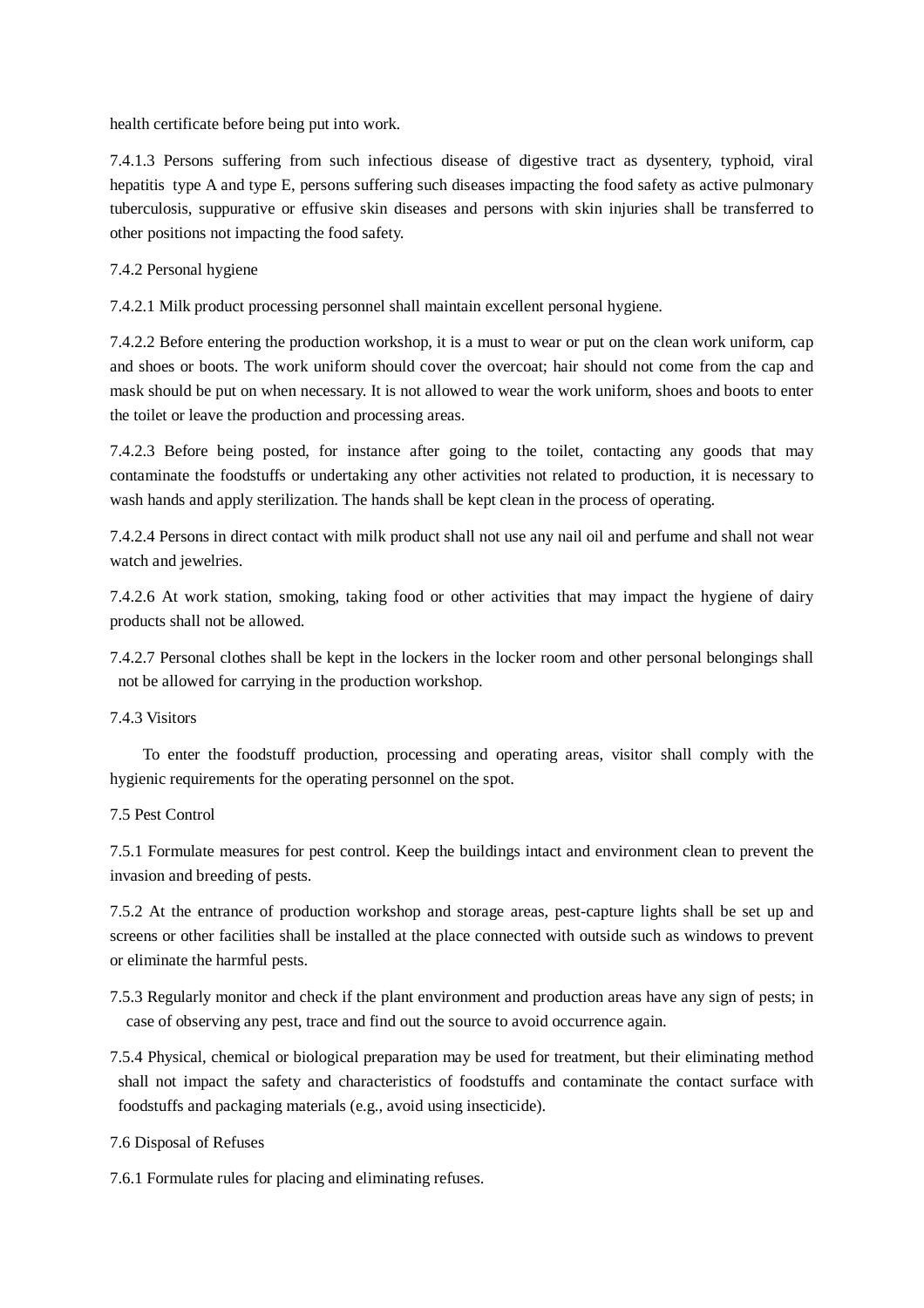7.6.2 The vessels containing the refuses, processing by-products and non-edible or dangerous substances shall have special labels and rational construction, and, when it is necessary, shall be sealed to prevent any contamination to the foodstuffs.

7.6.3 It is necessary to set up the temporary dumping facilities a proper location for classified dumping as per characteristics of refuses, while the corruptive refuses should be regularly eliminated.

7.6.4 The dumping place of refuses shall not produce any bad smell or harmful, toxic gas. It is necessary to prevent the breeding of pest and prevent any contamination to the foodstuffs, contact surface with foodstuff, water source and ground.

7.7 Management of Toxic and Harmful Substances

Management of toxic and harmful substances shall be subject to the relevant provisions of GB 14881.

7.8 Management of Sewage and Filth

7.8.1 Sewage discharge shall be compliant with the requirements of GB 8978 and those are non-compliance with the standard shall be purified for qualification before being discharged.

7.8.2 Management of filth shall be subject to the relevant provisions of GB 14881.

7.9 Management of Work Uniforms

Management of work uniforms shall be subject to the relevant provisions of GB 14881.

# **8 Requirements for Raw Materials and Packing Materials**

8.1 General Requirements

8.1.1 Production enterprises of milk products shall establish the management system related to the purchasing, acceptance check, transportation and storage of raw materials and packaging materials so as to ensure the raw materials and packaging materials used are in compliance with the requirements of the legislations and regulations. It is not allowed to use the substances which may be harmful to human health and safety.

8.1.2 Raw milk collection centers constructed by production enterprises of milk products shall comply with the relevant national and local regulations.

8.2 Requirements for Purchasing, Acceptance check of Raw Materials and Packaging Materials

8.2.1 Production enterprises of milk products shall establish the supplier management system, specifying the supplier selection, audit and evaluation procedures.

8.2.2 Production enterprises of milk products shall establish the incoming inspection system for raw materials and packaging materials.

8.2.2.1 Production enterprises using raw milk to produce milk products, shall test the raw milk batch by batch according to food safety standard, record truly the quality inspection status, suppliers' names and contact modes, delivery date, etc, and check the raw milk transporting vehicles receipts. It is not allowed to purchase raw milks from any unit and individual without the license of raw milk acquisition.

8.2.2.2 In inspecting and accepting other raw materials and packaging materials, it is necessary to check the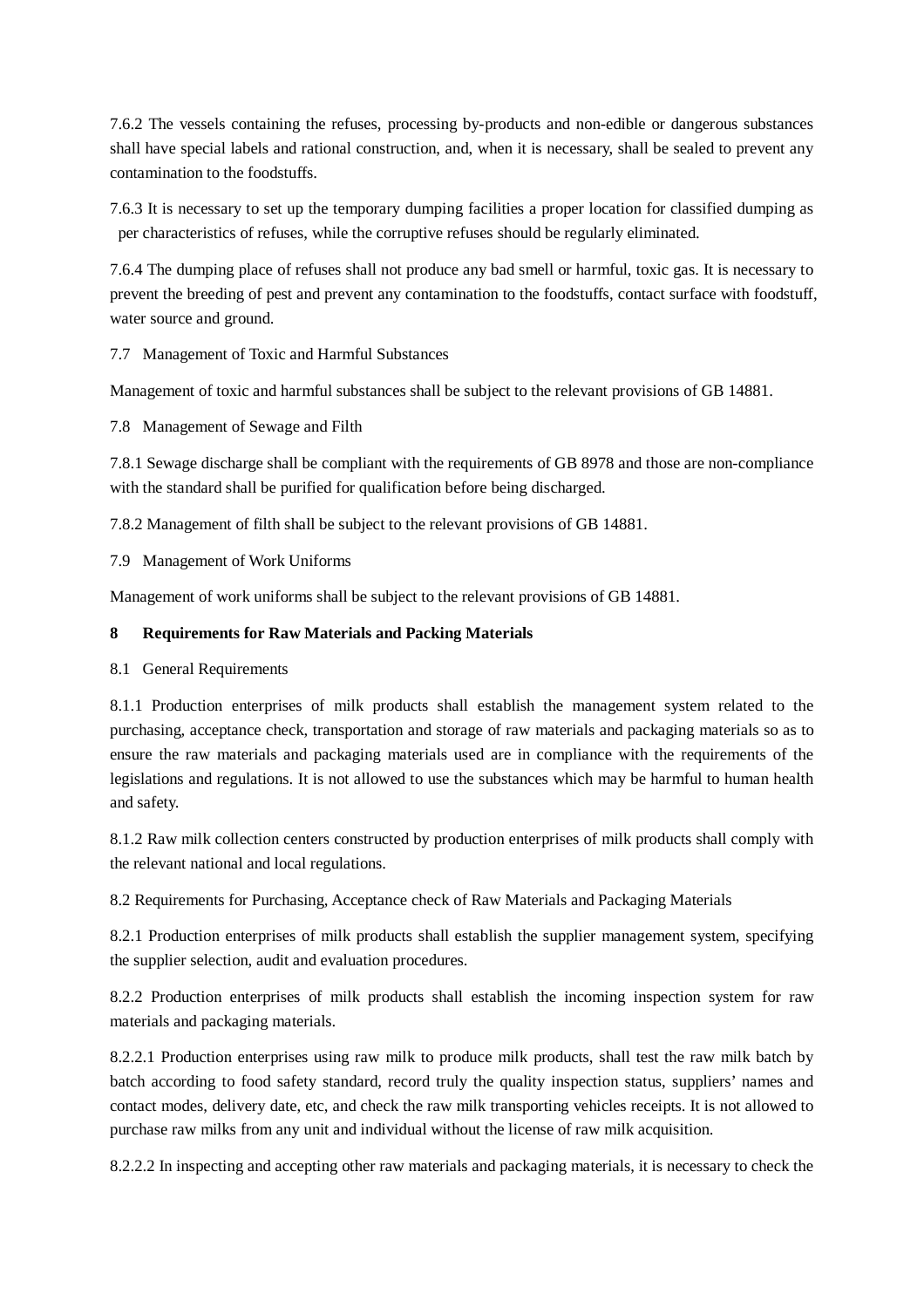qualification certification documents (enterprise's self-analysis report or third party testing report) for the batch of raw materials and packaging materials; in case of failing to provide such effective qualification certification documents, incoming materials shall be inspected according to the relevant food safety standards or the enterprise's inspection and acceptance standard and shall be only accepted and used upon qualification. It should record truly the relevant information of raw materials and packaging materials.

8.2.3 Rejected raw materials and packaging materials shall be labeled and separately stored. The supplier shall be notified for further action.

8.2.4 In case food safety issues of raw materials or packaging materials were found, milk product Production enterprise shall report to food safety supervision authority locally.

8.3 Transportation and Storage of Raw Materials and Packaging Materials

8.3.1 Production enterprises of milk products shall transport and store raw materials and packaging materials according to the requirements to quality and safety.

8.3.2 Transportation and storage of raw milk

8.3.2.1 The vessels for transporting and storing fresh milk shall comply with the relevant national food safety standard.

8.3.2.2 Raw milk shall be, within 2 hours after milking, cooled down to 0℃~4℃ and transported in normal temperature lorry. The lorry shall maintain completed certificate and record.

8.3.2.3 The raw milk shall be promptly processed when delivery to the factory. In case that raw milk cannot be processed timely, it shall be stored in cooling storage and be monitored and recorded the temperature and relevant data.

8.3.3 Transportation and storage of other raw and packaging materials

8.3.3.1 It shall avoid any direct sunlight, rain, rapid temperature and humidity change and sharp strike during transporting and storing raw and packaging materials. Loading and shipping with toxic and harmful goods is prohibited.

8.3.3.2 In the process of transporting and storing, it shall avoid any contamination and damage of raw and packaging materials minimize the quality degradation; the raw and packaging materials with humidity and temperature requirement or other special requirements shall be transported and stored according to the specified conditions.

8.3.3.3 During the storage, different raw and packaging materials shall be divided storage according to their respective features, for which the identification should be set up to indicate the relevant information and quality status.

8.3.3.4 Regularly check the stocked raw materials and packaging materials; as for the raw materials and packing materials that have been stored for a longer period and may have observe any change in quality, regularly sampling to check the quality; timely dispose the deteriorated or expired raw materials and packaging materials.

8.3.4 The qualified raw materials and packaging materials should follow the principle of "First In First Out" or "First Expired First Out" for rational arrangement of use.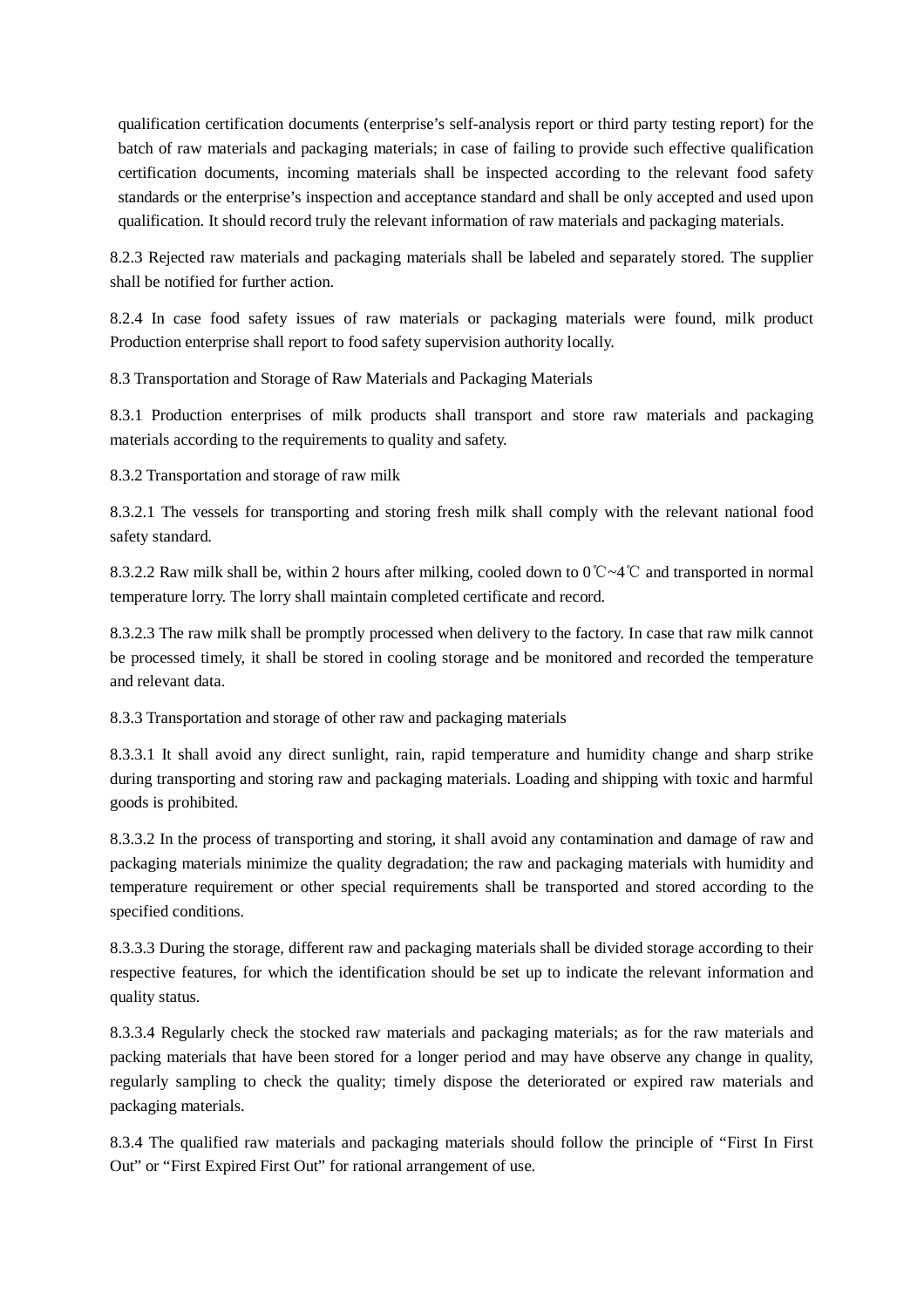8.4 Maintain the Records on Purchasing, Acceptance check, Storage, Transportation of Raw Materials and Packaging Materials.

#### **9. Food Safety Control in Production**

9.1 Microbial Contamination Control

9.1.1 Temperature and time

9.1.1.1 The method for eliminating or constraining growth and spread of microorganisms, such as heat treatments, freezing or cold storage according to the features of products shall be specified and the effective monitor and control shall be implemented.

9.1.1.2 The control measures and corrective actions for temperature and time shall be established, the regular verification shall be carried out.

9.1.1.3 For the process with strict control of temperature and time, it shall establish real-time monitoring measures and maintain the monitoring records.

9.1.2 Humidity

9.1.2.1 Atmospheric humidity in the wet control area shall be controlled according to features of product and processes in order to reduce the growth of harmful microbes; set up critical criteria for air humidity and implement effectively.

9.1.2.2 Establish the real-time control and monitoring measures for atmospheric humidity, conduct regularly verification and keep records.

9.1.3 Atmospheric cleanness in production area

9.1.3.1 Production workshop shall be kept with clean air to prevent the contamination to foodstuffs.

9.1.3.2 Determine as per natural settlement method specified in GB/T 18204.1, the total plate count (TPC) in the air of the clean work area shall be controlled within 30cfu/dish.

9.1.4 Prevention against microbial contamination

9.1.4.1 The necessary control measures for the whole process from raw and packaging materials incoming to finished products dispatching shall be taken to prevent any microbial contaminations.

9.1.4.2 Operating, using and maintaining the equipment, vessel and instrument, which are used for conveying, loading or storing raw materials, semi-finished products and finished products, shall avoid any contamination to the foodstuffs during processing or storing.

9.1.4.3 The water of ice lumps and steam which are direct contact with foodstuffs shall be used in compliance with the requirements of GB 5749.

9.1.4.4 Recycle water and circulating water in the evaporation or drying processes can be used, but it must be ensured such water will not cause hazard to the food safety and characteristics. Water treatment shall be conducted when necessary and effectively monitored.

9.2 Control of Chemical Contamination

9.2.1 The management system shall be established to prevent chemical contamination, potential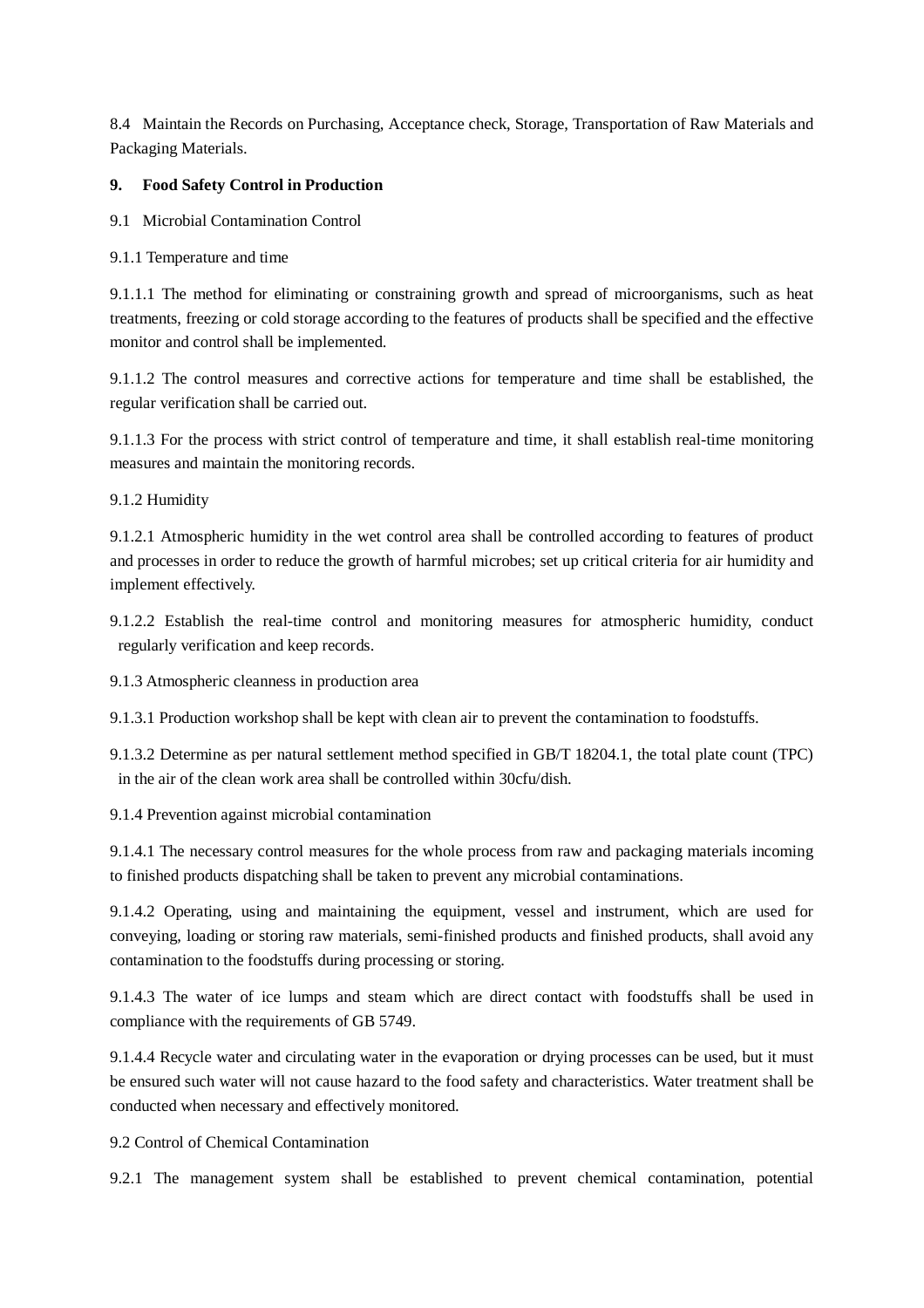contamination sources and channels shall be analyzed and control measures shall be set up.

9.2.2 Qualified detergent, sterilizer, insecticide and lubricant should be selected and used as pre use instruction; should be registered the use and kept the records well to avoid any hazards of contaminating the foodstuffs.

9.2.3Chemicla substances shall be stored separate from foodstuffs, labeled clearly and managed by designated personnel.

9.3 Control of Physical Contamination

9.3.1 Equipment maintenance, hygiene management, on-line management, outsources management and manufacturing process supervision shall be taken to ensure that products will not be contaminated by the foreign bodies (such as glass or metal fragments, dust, etc).

9.3.2 Effective measures (such as sieve, trap, magnet, electronic metal detector, etc) shall be taken to prevent metals or other foreign bodies from being mixed into the products.

9.3.3 Welding, cutting and grinding shall not be allowed during production to avoid smelly odor and foreign bodies.

9.4 Food Additives and Nutrition Fortifications

9.4.1 Food additives and nutrition fortifications shall be used reasonable according to the provisions of the food safety standard on types, application and dosage.

9.4.2 Weigh the food additives accurately when use and maintain proper records.

9.5 Packaging Materials

9.5.1 Packaging materials should be clean, non-toxic and compliant with the national relevant regulations.

9.5.2 Packaging materials or gas for packing must be non-toxic, and shall not affect the food safety and characteristics of products under the specific storing and using conditions.

9.5.3 The inner packaging materials should be able to adequately protect foodstuffs from contamination and against damages in the normal storage, transportation and sale condition.

9.5.4 The recycle packaging materials such as glass bottles and stainless vessels should be washed clean and sterilized before being used.

9.5.5 It is necessary to check the labels of the packaging materials to be used before packing to avoid misuses, and keep corresponding records including the product name, quantity, operator and date.

9.6 Product label should comply with GB7718, relevant national standards and other related regulations.

#### **10 Testing of Products**

10.1 Enterprises are allowed to conduct independently tests for raw materials and finished goods or entrust a third party qualified testing organization for foodstuff testing. Independently testing enterprises should have corresponding test capabilities.

10.2 Each batch of products should be tested according to relevant standards and samples should be kept.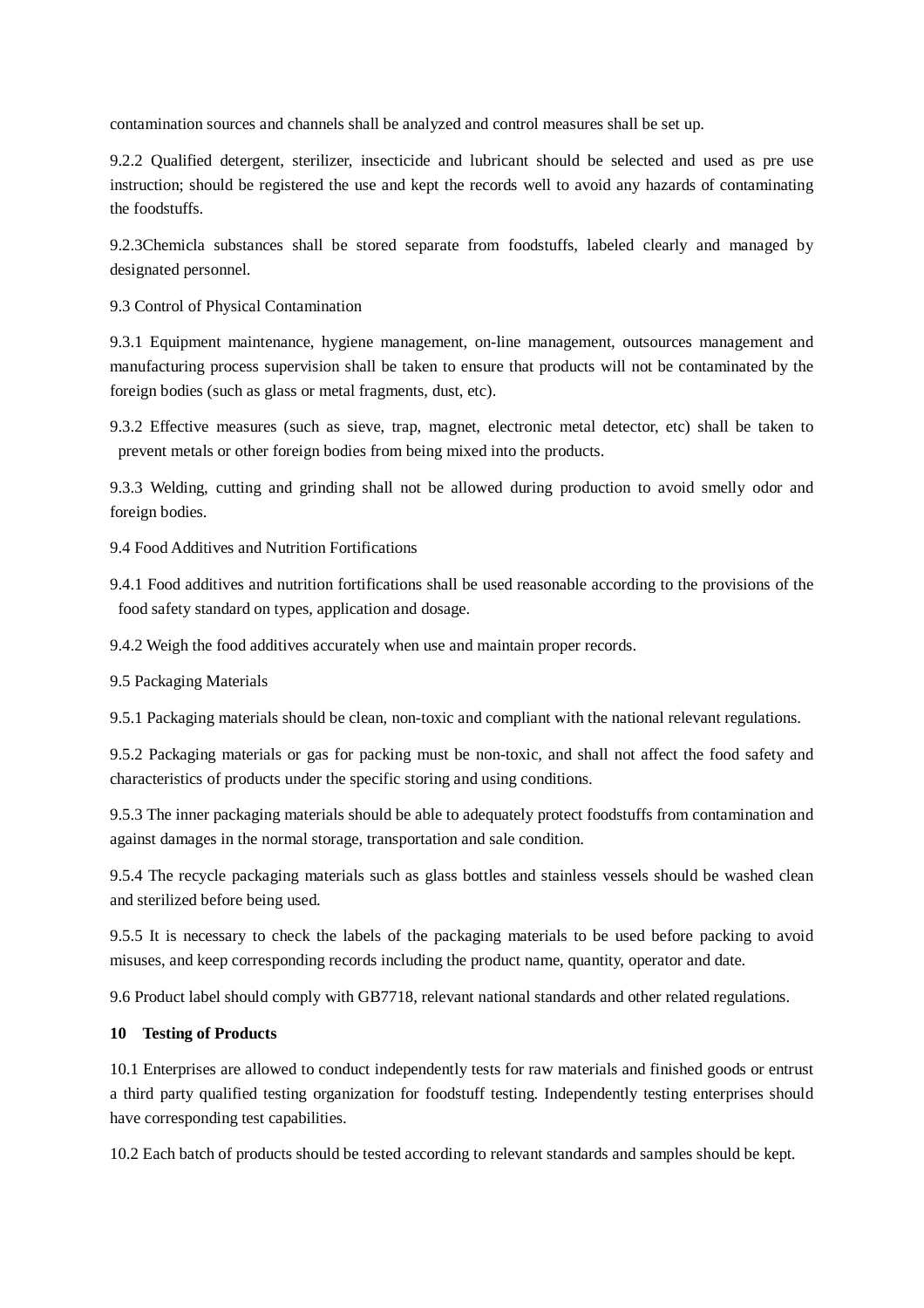10.3 Testing laboratory quality management shall be strengthened to ensure the accuracies and integrities of the test results.

10.4 Testing records and reports shall be kept completely.

# **11 Product Storage and Transportation**

11.1 Choose the storage and transportation mode according to the products categories and characteristics and ensure compliance with storage condition claimed on the product label.

11.2 It shall avoid any direct sunlight, rain, rapid temperature and humidity change and sharp strike during transporting and storing products. Loading and shipping with toxic and harmful goods is prohibited.

11.3 The vessels, tools and equipments, which are used for storing, transporting and loading, shall be clean, safe and in a good condition to prevent the products from contamination.

11.4 Periodically check the products in warehouses shall be checked periodically, temperature and/or humidity shall be recorded when necessary; a prompt action shall be taken once incompliance.

11.5 Product tested shall be indicated quality status.

11.6 Products storage and transportation records and the dispatched products deliver note shall be kept so as to recall products in case of any problem observed.

12 Product Traceability and Recall

12.1 Enterprises shall establish the product traceability system to ensure effectively tracing the product at the whole process from raw materials purchasing to product sales.

12.2 Enterprises shall establish the product recall system. Once a batch or category of products contained or might contain some hazards which will harm consumers' health is observed, it is necessary to actuate the product recall procedure as per national relevant regulation, promptly notify the relevant department and properly record.

12.3 Harmless treatments and destructions shall be conducted to the recall products; report to the relevant department about product recall and disposal status.

12.4 It is necessary to establish the customer complaint handling system. Enterprises' relevant management department shall record, find the reason and properly handle the written or oral points and complaints from consumers.

13 Training

13.1 A training system shall be established and the food safety knowledge training shall be conducted to all the employees.

13.2 Enterprises should set the annual training program according to different position needs and training the staffs correspondingly; certificates shall be required for the specific position.

13.3 It is necessary to regularly examine and revise the training program, evaluate the training effect and carry out routine inspection so as to ensure the effective implementation of the program.

13.4 Training should be recorded.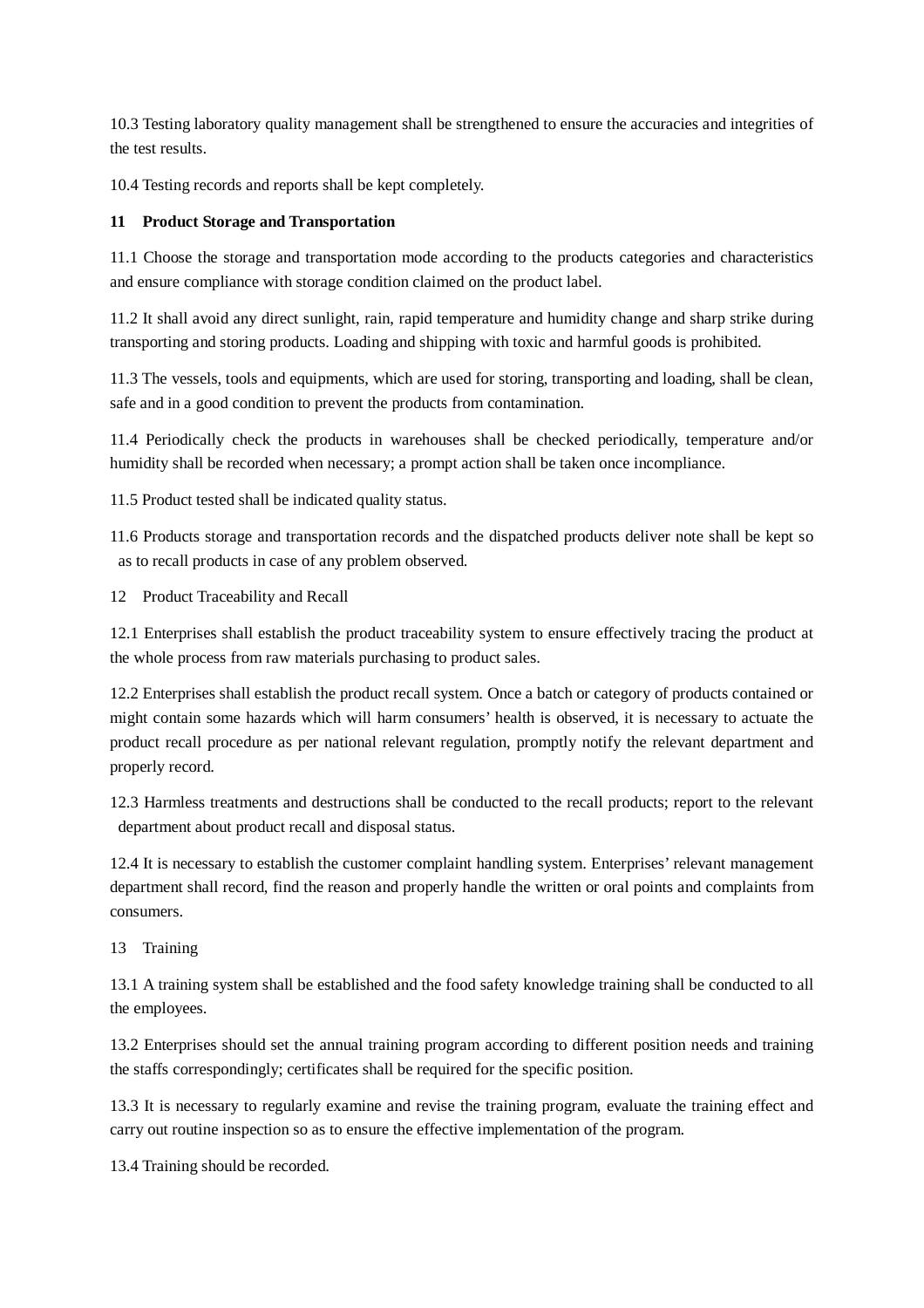#### 14 Management Organization and Personnel

14.1 Enterprises shall establish and improve their respective food safety management system and adopt relevant management measures to control the quality and food safety for the whole milk production processes including raw materials incoming to finished products delivering, to ensure the products are in compliance with related legislation, regulation and standards' requirements.

14.2 A food safety management organization shall be built to conduct the food safety management.

14.3 The personnel in charge of food safety organization should be the executive of the enterprise or the responsible person authorized by enterprise executive.

14.4 All the functions in the organization shall set the clear management responsibilities and ensure the responsibilities which related to quality and safety are carried out. All functions shall allocate with tasks effectively to prevent overlapping, duplicate or absent responsibilities. Set up management procedures and make clear the management person and the role for internal and external plant surroundings, maintenance and management for plant facilities and equipments, quality management for production process, health management and quality traceability.

14.5 All the functions in the food safety organization shall be allocated with fulltime or part-time food safety management personnel to train the food safety legislations and regulations and supervise and record the execution status.

15 Management of Records and Documents

15.1 Records and Management

15.1.1 Relevant record management system shall be established to record the purchasing of raw and packaging materials, production, storage, testing and sales in milk product manufacturing process so as to increase the reliability and effectiveness of the food safety management system.

15.1.1.1 Raw materials, food additives and food-related products shall be truly recorded the names, specifications, quantities, supplier's names and addresses, as well as incoming date, etc.

15.1.1.2 Manufacturing process (including manufacturing parameters, environment monitoring data, etc.), products storage status, testing batch number, testing date, inspectors, test results shall be truly recorded.

15.1.1.3 Delivered products' names, specifications, quantities, production date, production batch numbers, delivery places, receiver's name and address as well as delivery date shall be truly recorded.

15.1.1.4 Recalled products' names, batch numbers, specifications, quantities, recall reasons and subsequent corrective action plan shall be truly recorded.

15.1.2 All the records shall be checked and signed or stamped by the executor and relevant supervisor; the original text shall not be blurred out and illegible in case of any modification in the record. The modifier shall sign or stamp on the modified text after the modification.

15.1.3 All the production and quality management records shall be reviewed by the relevant department to confirm if all the disposals are compliance with the procedures; immediate actions shall be taken in case of anything abnormal observed.

15.1.4 All the relevant records specified hereto shall be kept not less than two years.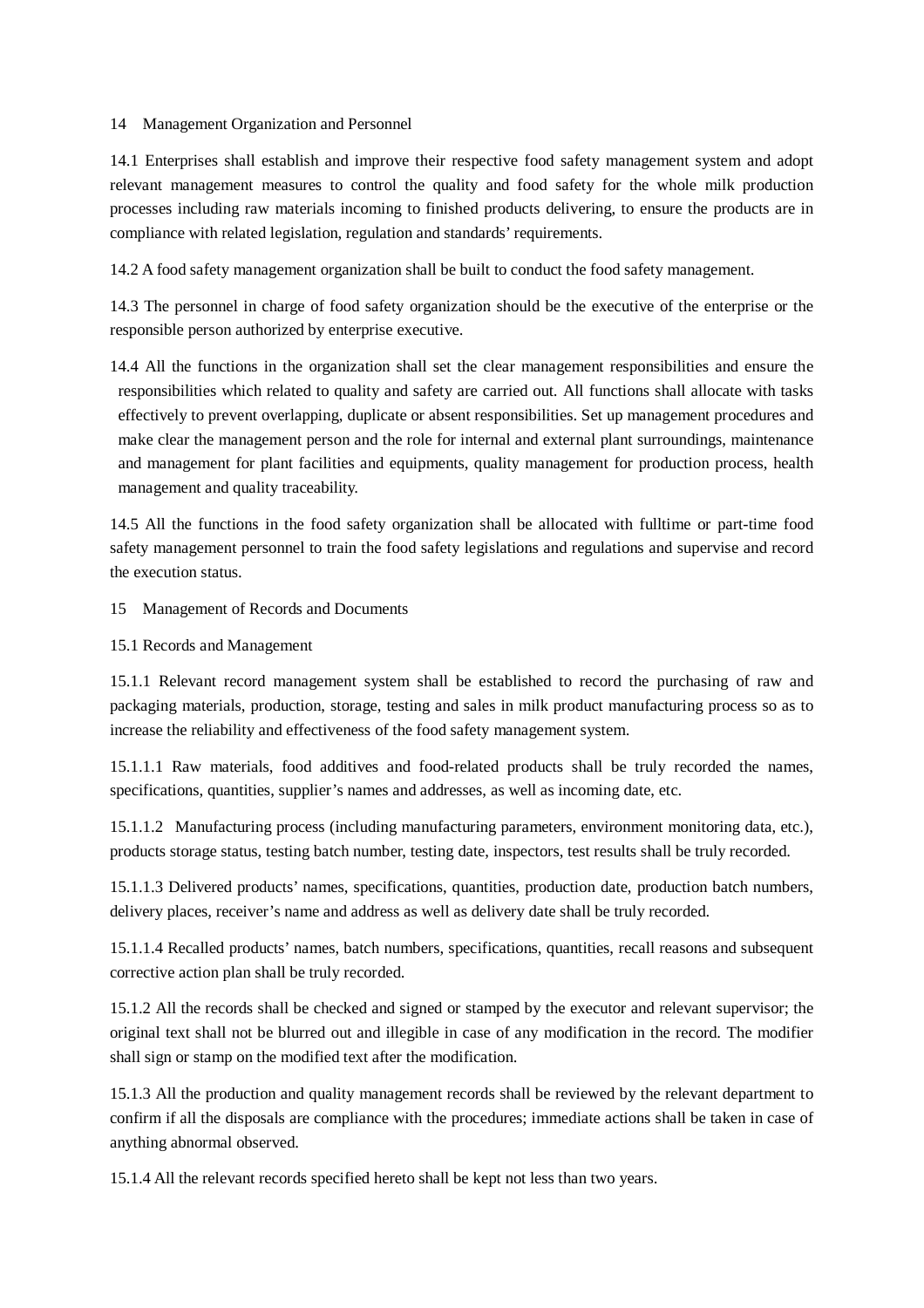#### 15.2 Document Management

15.2.1 Document management system and complete quality management files shall be set up; documents shall be filed and kept as per classification. Documents to be distributed and used shall be the approved current version. The withdrawal or invalid documents shall not appear in the work area except for filing and reference.

15.2.2 Enterprises are encouraged to use advanced technologies (such as computer information system) for documents and records management.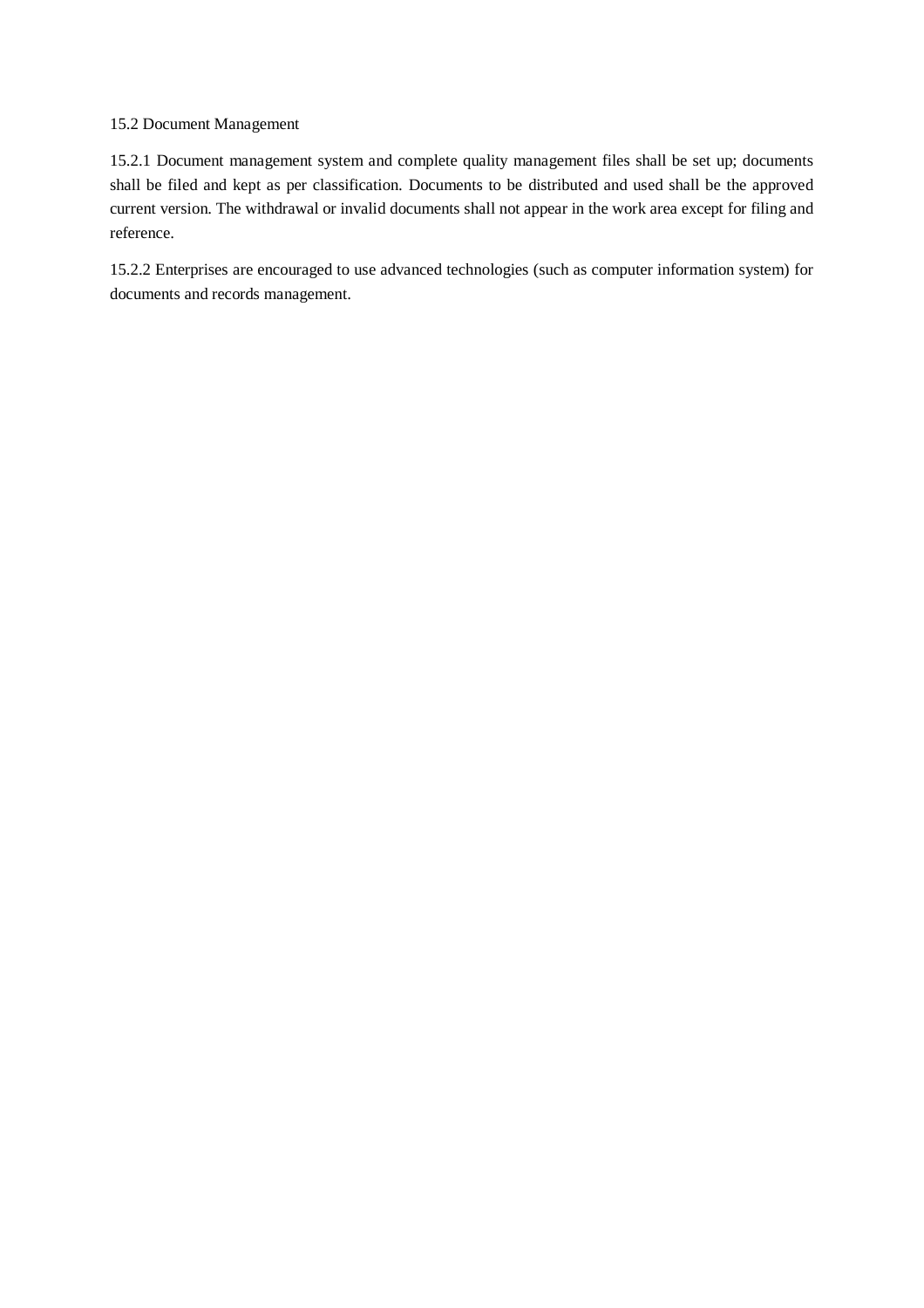#### Appendix A

#### (Referential appendix)

Requirements for Computer System Application of Milk Product Factories and Formulae for

#### Infants and Young Children Factories

The computer system of milk product factories and formulae for infants and young children factories shall comply with Food Safety Law and relevant regulations and standards, shall set the complete information chain attributed to tracking, tracing and positioning the food safety issues in the whole process from raw material incoming to finished products delivering, shall report and send the related data as administration requirements. Such computer system shall comply with (but not limited to) to the following requirements:

A.1 The system shall have the data collection and record keep capabilities related to food safety including the process of raw material purchasing, inspection, storage and use, manufacturing process critical control point monitoring, finished product release, storage, transportation and sales.

A 2 The system shall be able to evaluate and alert the food safety risk of raw materials and manufacturing processes of the enterprise.

A.3 The system and its database shall be established with a completed authority management system to ensure mandatory use of staff's username and password, and to protect the system and database from the loophole of unauthorized access.

A.4 Based on the privilege management mechanism, the system must be achieved the completed safety strategy and set up the relevant strategy groups for different positions to ensure that the users with specific roles have the corresponding authority. All the data contacted and generated by the system shall be saved in the corresponding database. It shall not store in form of document. Make sure all the data accesses shall be controlled by privilege management of the system and database.

A.5 Special security strategy shall be used for confidential information to ensure that only the information possessor will be authorized to read, write and delete. In case of any actual need for confidential information to be stored and transmitted outside the system and database security control range, it is necessary to ensure:

A.5.1 Encrypted storage shall be applied to the confidential information to prevent unauthorized readers from reading such information.

A.5. 2 Check code shall be generated before transmission of the confidential information, which shall be transmitted separately with information (after being encrypted) and the check code shall be used to verify that the information has not be tampered at the receiving end.

A.6 In the event that the system needs to collect the data generated by the automation detector, the system shall provide safe and reliable data interface to ensure the accuracy and high applicability at the interface and guarantee that the data generated thereof can be timely and accurately collected by the system.

A.7 It is necessary to achieve perfect and adequate management functions of system and database logs, including: